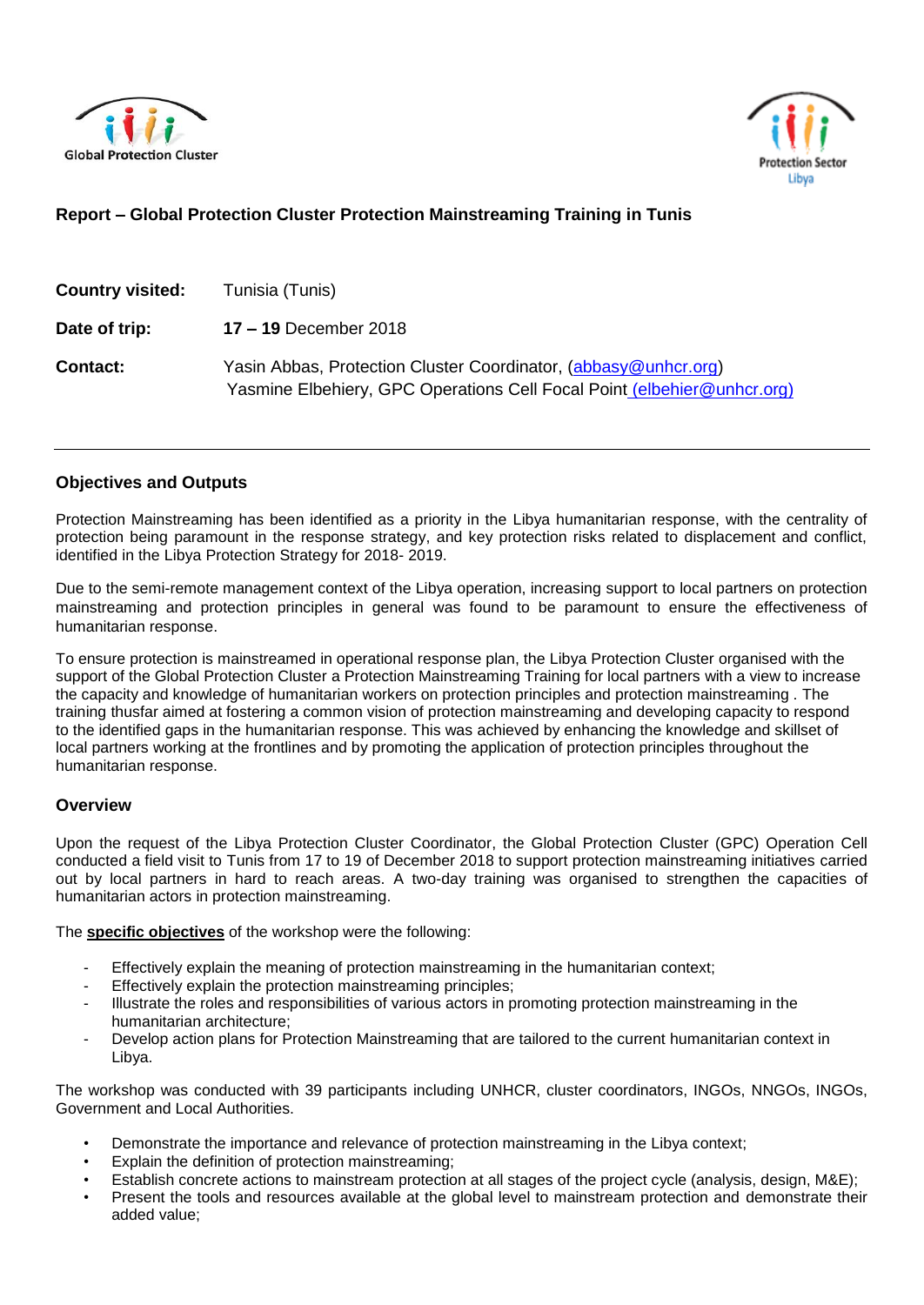• Define the responsibilities of the humanitarian sectors and cluster coordinators to mainstream protection in sectoral responses.

The first day of the workshop started with an introduction to the humanitarian principles and how they guide the work of humanitarian actors. These principles are widely recognised as: humanity, neutrality, impartiality and independence. The facilitators worked with participants to unpack each of the four humanitarian principles and how to apply each principle in their everyday work. It was explained that humanitarian principles have practical operational relevance, especially in situations of open armed conflict and hostility that characterizes many emergencies. Consistent adherence to humanitarian principles can enable organizations to distinguish themselves from other actors and potentially:

- $\circ$  Gain and maintain access to and proximity with affected populations, including persons of concern to UNHCR;
- o Mitigate risks to affected populations, staff, partners and assets;
- $\circ$  Promote the full rights and dignity of affected populations; and
- $\circ$  Establish a principled engagement with authorities and, where appropriate, non-State parties to a conflict

The second day of the workshop started with an introduction on the IASC protection definition discussing the importance of the concept of 'rights' and 'bodies of law' which are at the centre of the definition and the 'types of activities' to achieve protection outcomes. A general presentation on the framework of the Centrality of Protection as stated in the IASC guidance was presented as well as the protection continuum and the linkages between protection and other crosscutting issues (GBV, child protection, disability inclusion etc.). The facilitators then thoroughly explained the key elements of protection mainstreaming and asked participants to work in groups to highlight concrete examples from their context for each element: (1) Safety and Dignity, (2) Meaningful Access, (3) Accountability, (4) Participation and Empowerment. This allowed participants to apply the key elements of protection mainstreaming in a practical and concrete way and think through what it means for their daily work. To conclude, the facilitators highlighted the responsibilities of each actors to mainstream protection in the humanitarian response and outlined the role of sectors, inter-sector coordination group, operational partners and donors as well as the importance to ensure protection is mainstreamed into the different steps of the Humanitarian Programme Cycle.

The afternoon session gave an opportunity for participants to understand the concrete ways to mainstream protection throughout the different steps of the project cycle. The facilitators explained the theory of change for protection mainstreaming and the importance to ensure protection is mainstreamed in each and single steps of the project cycle: during (1) assessment and analysis to identify protection risks that can be caused within a specific sector of intervention, (2) project design to ensure programs are aligned with protection mainstreaming principles, (3) implementation to put in place concrete activities to reduce risks and (4) monitoring and evaluation to measure whether protection mainstreaming is taking place and what has been the impact on affected populations. The facilitators conducted two concrete exercises with participants to put this theory of change in practice. The first exercise focused on analyzing protection concerns (the root causes and effects) using the inverted tree and the risk equation. The second exercise consisted in designing a project ensuring the main elements of protection are mainstreamed based on the scenario provided by the facilitators.

**Several issues relating to protection mainstreaming** were mentioned by participants during the workshop:

- o Lack of specialized assistance for elderly, PWSN, women and children.
- o High level of marginalization and discrimination of vulnerable groups due to lack of identification mechanism and referral system.
- $\circ$  Favouritism and discrimination being observed as common occurrences in aid distribution.
- o Reports that most vulnerable groups do not receive the aid needed or requested.
- $\circ$  Feedback and complaints mechanisms being inexistent or unknown from the affected population.
- $\circ$  Lack of consultation and participation of affected populations in the process of identifying needs.
- $\circ$  Selection of beneficiaries guided by local authorities mainly in East Libya;
- $\circ$  In many cases, humanitarian assistance in Libya is based on status of population or responds to request form authorities, participants emphasised the need to ensure the need based approach;

o

#### **Annexes**

All protection mainstreaming material is available on the [GPC Protection Mainstreaming page](http://www.globalprotectioncluster.org/themes/protection-mainstreaming/) in both English and Arabic. Please see below annexes for: List of Participants, workshop agenda and power point presentation.

Annex A – List of Participants Annex B- Protection Mainstreaming Workshop Agenda Annex C – Protection Mainstreaming PowerPoint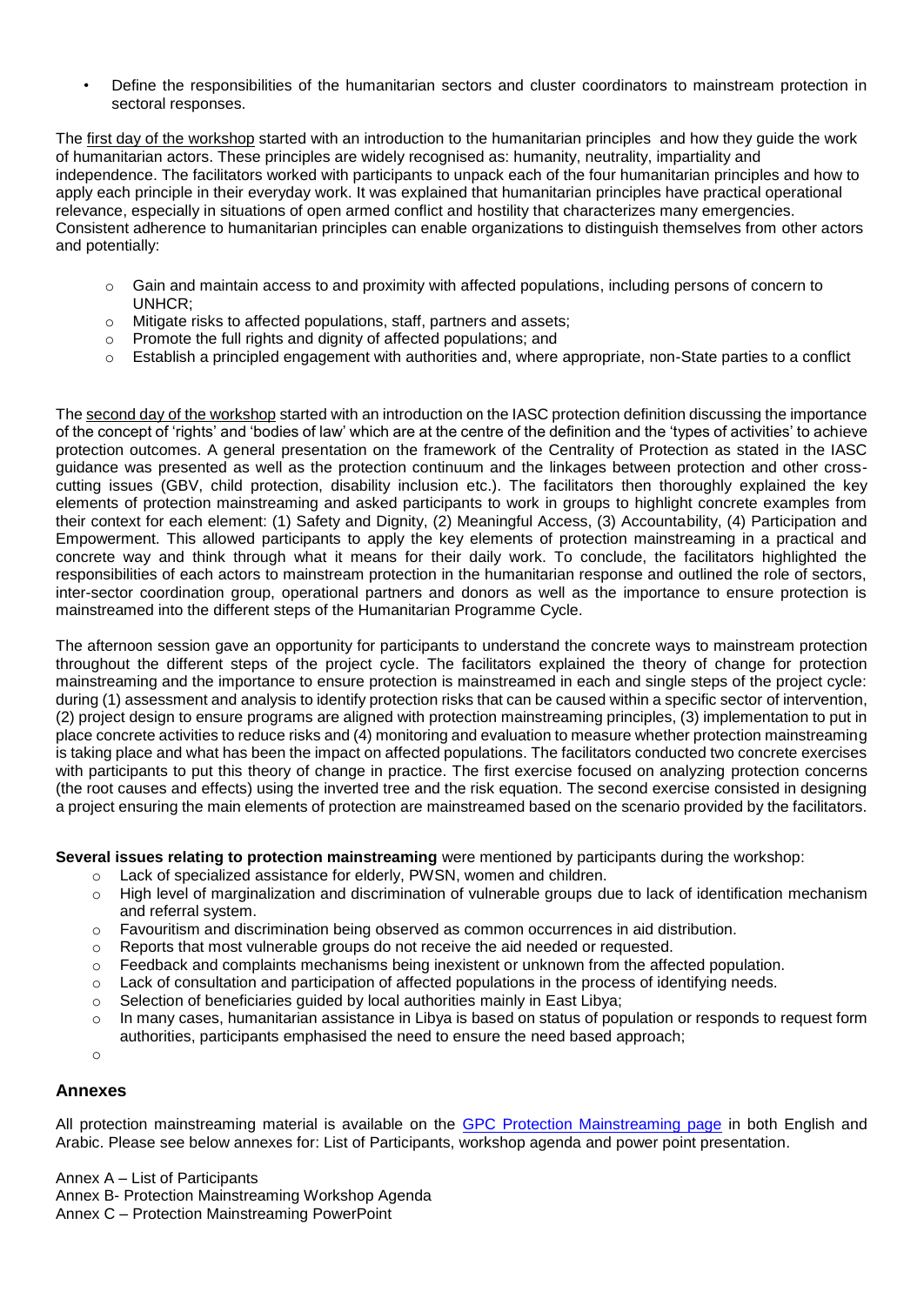## Annex A

# List of participants

| <b>Name</b>                  | Organization                                | <b>Position</b>                      |
|------------------------------|---------------------------------------------|--------------------------------------|
|                              | Almobadra Alreyadeya Org.                   | Chairman of the Board                |
| Altahir Almahdi Alnaghnoughi |                                             |                                      |
| <b>SALIH AHMED GHAMEEDH</b>  | <b>LIBAID</b>                               | <b>Executive Director</b>            |
|                              |                                             | <b>Protection Senior Helpline</b>    |
| Noran Ahmed Buzgaia          | ACTED                                       | Operator                             |
| Amel Faraj Elramalli         | <b>CESVI</b>                                | <b>Protection Reporting Officer</b>  |
| Nahla Ali Saleh              | <b>CESVI</b>                                | <b>Protection Monitoring Officer</b> |
|                              | Libyan National Organization                |                                      |
|                              | for Handicaps                               | Chairman of the Board of             |
| ALMABROUK ABUGALILAH         | Development                                 | <b>Directors</b>                     |
| Hala Faraj Azzayani          | State ministry of IDPs                      | Minster office                       |
| Motasem Shtewi               | State ministry of IDPs                      | Minster office                       |
| Emaduldin Altakkalli         | State ministry of IDPs                      | Minster office                       |
| <b>Mohammed Ahmed Koulu</b>  | South Peace Organization for                |                                      |
| Alafi                        | Development                                 | <b>Protection unit</b>               |
|                              |                                             |                                      |
| Mustafa Yahaya Mohamed       | South Peace Organization for<br>Development | <b>Protection Unit</b>               |
| AHMOUDAH ALHOUSAYN           |                                             |                                      |
| AHMOUDAH OTHMAN              | AL-DAMER ORGANIZATION                       | Psychological Support Unit           |
| Abubaker saleh elbaglul      | جمعية الريادة للتعليم والتاهيل              | N/A                                  |
|                              |                                             |                                      |
| <b>Mohammed Abdelkabir</b>   | <b>IMC</b>                                  | <b>Field Site Manager</b>            |
| mohamed saleh omran          |                                             |                                      |
| albskri                      | <b>IMC</b>                                  | protection monitoring officer        |
| <b>IMADIDIN SALAH GILANI</b> |                                             |                                      |
| <b>ELZEN</b>                 | <b>ACTED</b>                                | <b>SABHA CASH OFFIER</b>             |
| Moustafa Mohamed ali         |                                             | Member of the Youth Peer             |
| Alokshi                      | Y-PEER                                      | <b>Education Network</b>             |
|                              |                                             | <b>President and Operation</b>       |
| Bushra abdulkader Alhodiri   | Fezzan Libya Organisation                   | manager of Organisation              |
| KHALLEEFAH OMAR              |                                             |                                      |
| ABRAHEEM ALBIREEKI           | peace youth network Libya                   | Vice president                       |
|                              |                                             | <b>Protection Monitoring &amp;</b>   |
| Maan Amed Haydar             | <b>IRC</b>                                  | <b>Information Assistance</b>        |
| Albasher Abdulla Mohamed     |                                             |                                      |
| Ahmoudah                     | Al-Ola Charity Association                  | <b>Coordinator of Relations</b>      |
| MUAWIYAH AHMED               |                                             |                                      |
| HAMZAH ALHADHEERI            | الجمعية الو طنية التانية                    | Management                           |
|                              | Libyan Youth Voice                          |                                      |
| Mohamed eltaieb madi         | organization                                | N/A                                  |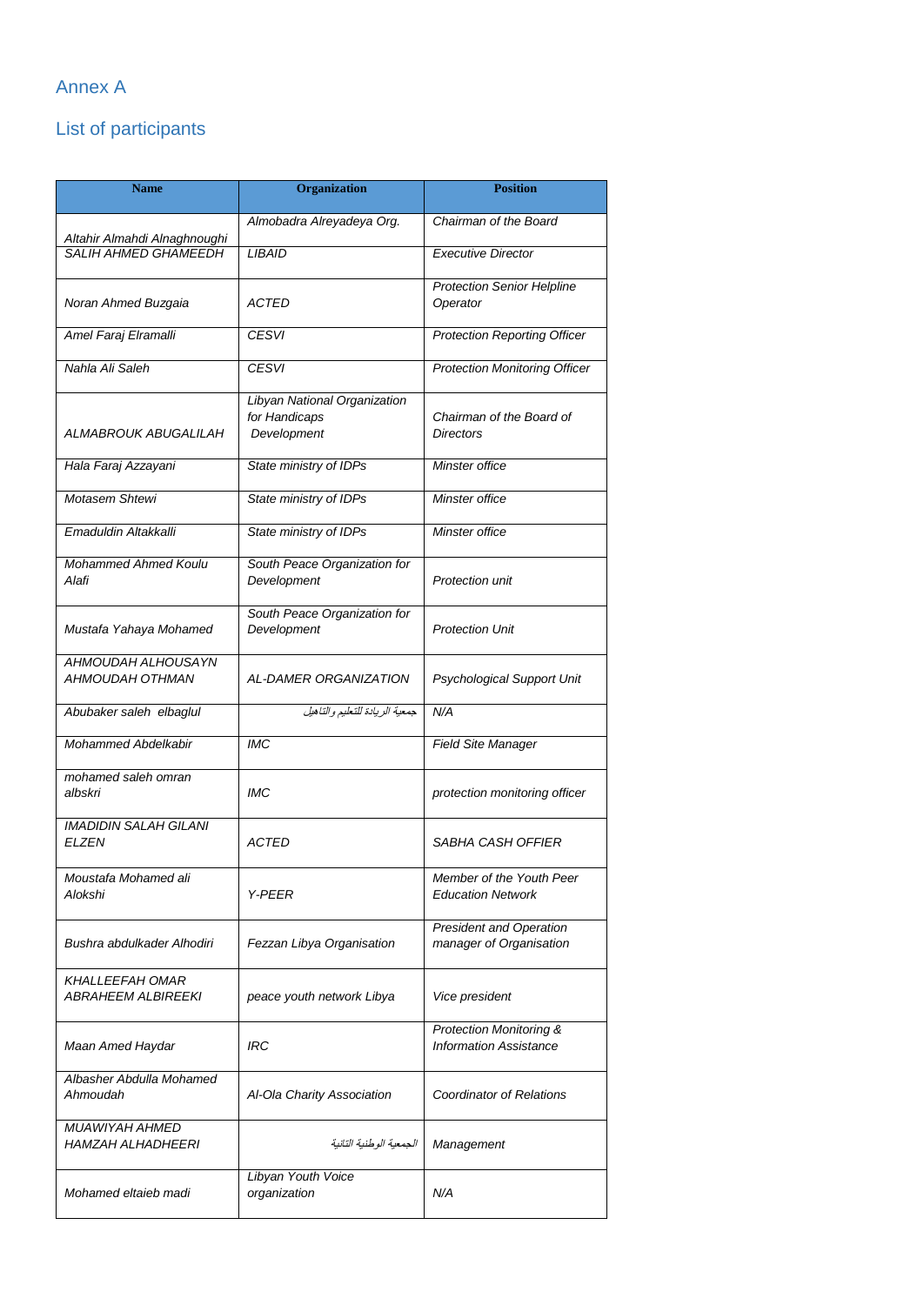| Ali Ahmed Abdulrahman                          |                                         |                                           |
|------------------------------------------------|-----------------------------------------|-------------------------------------------|
| Albarkouli.                                    | Aljaded youth organization.             | Member                                    |
| <b>AHMED HAMID OTHMAN</b><br><b>ALHADHEERI</b> | sabha youth forum                       | Member                                    |
| Ahlam amir basheer<br>abdalraheem              | Alshamayil Alkhayriuh                   | Rapporteur of the President               |
| abdusamea Mohammed<br>najeb mousa              | <b>Ghadames Association</b>             | Head of Administration and<br>Training    |
| Abdullatif Maamar Abu-<br>Hamrah               | Kafaa development foundation            | Social Officer                            |
| May Zubair Alfaiory                            | <b>NRC</b>                              | <b>Education officer</b>                  |
| <b>Estabreg Elmekahel</b>                      | <b>NRC</b>                              | <b>Shelter Officer</b>                    |
| Altariqi Almahdi Mohammed<br>Mohammed          | Ahliya Association                      | Member                                    |
| Najwa Mohammed Bounou                          | <b>Free Fields Foundation</b>           | <b>Mine Risk Education</b><br>Coordinator |
| <b>HIBAH Ali YOUSUF</b><br><b>ALGHOUL</b>      | Organization Of Development<br>Pioneers | ODP representative in Sabha               |
| <b>Mohamed Akelah</b>                          | <b>UNHCR</b>                            | <b>Protection officer</b>                 |
| Walid Ben Rahuma                               | <b>UNHCR</b>                            | <b>Protection Associate</b>               |
| <b>Yasin Abbas</b>                             | <b>Protection Sector</b>                | Protection sector coordinator             |
| Hadil Drebi                                    | <b>UNHCR</b>                            | Senior protection assistant               |
| Omar Farhat                                    | <b>UNHCR</b>                            | Field Associate (Protection)              |
| Yasmine Elbehiery                              | Global protection cluster               | <b>GPC</b> unite                          |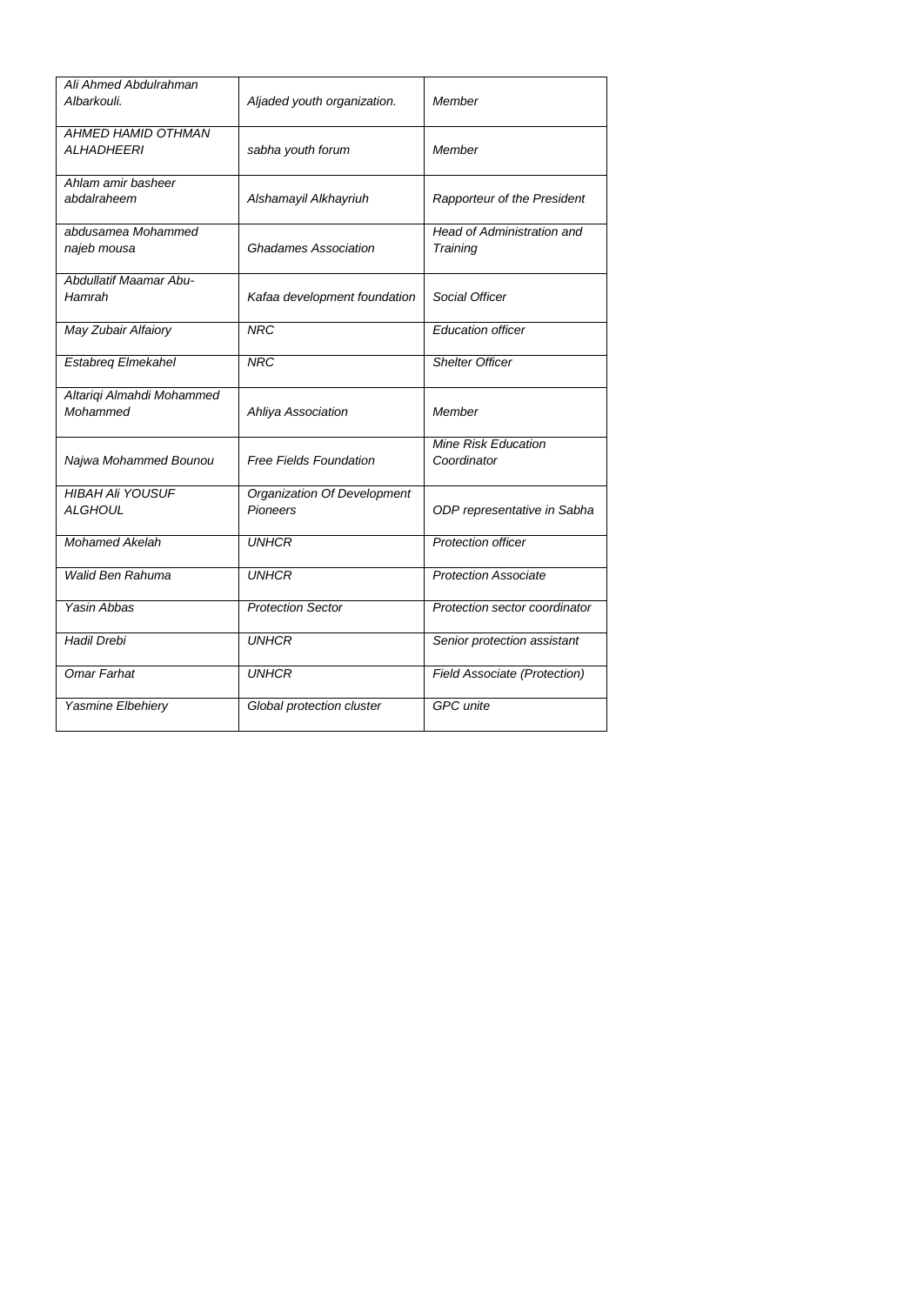| اليوم الأول                                                               |       |
|---------------------------------------------------------------------------|-------|
| الموضوع                                                                   | الوقت |
| وصول المشاركين والتسجيل                                                   | 8:30  |
| الترحيب                                                                   | 9:00  |
| تقديم المشاركين في التدريب                                                |       |
| تقديم أهداف التدريب والنتائج المتوقعة في نهاية البرنامج                   |       |
| قطاع الحماية في ليبيا: الخطة والأهداف                                     | 9:40  |
| وضع الحماية في ليبيا: الواقع، الإحتياجات وخطة العمل                       | 10:00 |
| إستراحة قهوة                                                              | 10:40 |
| المبادئ الانسانية                                                         | 11:00 |
| إستراحة غداء                                                              | 12:30 |
| إكمال موضوع المبادئ الانسانية                                             | 13:30 |
| إستراحة قهوة                                                              | 15:00 |
| إكمال موضوع المبادئ الانسانية                                             | 15:30 |
| نهاية التدريب لليوم الأول                                                 | 16:30 |
| اليوم الثاني                                                              |       |
| الموضوع                                                                   | الوقت |
| وصول المشاركين والتسجيل                                                   | 8:30  |
| الترحيب                                                                   | 9:00  |
| لماذا نهتم بتعميم مبادئ الحماية؟                                          |       |
| لماذا ُيعد تعميم مبادئ الحماية ً مهما في السياق الخاص بك؟                 | 9:40  |
| فهم عملية تعميم مبادئ الحماية                                             | 10:00 |
| إستراحة قهوة                                                              | 10:40 |
| العناصر الرئيسية الأربعة لتعميم مبادئ الحماية                             | 11:00 |
| إستراحة غداء                                                              | 12:30 |
| تعميم مبادئ الحماية في التقييمات                                          | 13:30 |
| إستراحة قهوة                                                              | 15:00 |
| تصميم ومراقبة وتقييم :تعميم مبادئ الحماية في الممارسة العملية:<br>المشروع | 15:30 |
| نهاية التدريب                                                             | 16:30 |